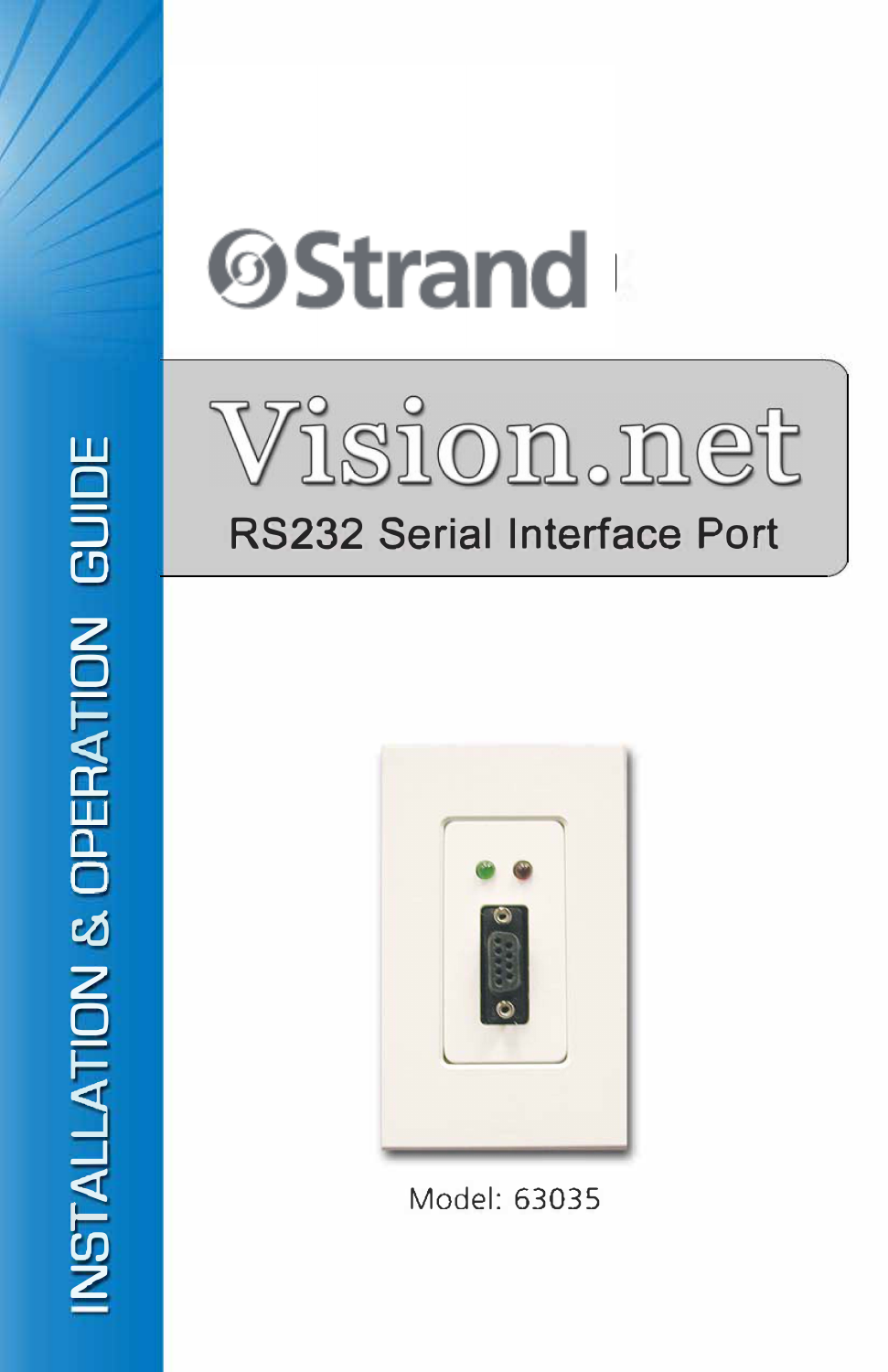## **Strand Lighting Offices**

### **Strand Lighting - Dallas** 10911 Petal

Street Dallas, TX 75238 Tel: 214-647-7880 Fax: 214-647-8030

#### **Strand Lighting - New York** 267 5th

Ave, 4th Floor New York, NY 10016 Tel: 212-213-8219 Fax: 212-532-2593

### **Strand Lighting - Asia Limited** Unit

C, 14/F, Roxy Industrial Centre No. 41-49 Kwai Cheong Road Kwai Chung, N.T., Hong Kong Tel: +852 2796 9786 Fax: +852 2798 6545

#### **Strand Lighting - Auckland**

19-21 Kawana Street Northcote, Auckland 0627 New Zealand Tel: +64 9 481 0100 Fax: +64 9 481 0101

### **Strand Lighting - Europe**

Marssteden 152 Enschede 7547 TD The Netherlands Tel: +31 53 4500424 Fax: +31 53 4500425

### **Website**:

www.strandlighting.com

The material in this manual is for information purposes only and is subject to change without notice. Philips Strand Lighting assumes no responsibility for any errors or omissions which may appear in this manual. For comments and suggestions regarding corrections and/or updates to this manual, please contact your nearest Philips Strand Lighting office.

El contenido de este manual es solamente para información y está sujeto a cambios sin previo aviso. Philips Strand Lighting no asume responsabilidad por errores o omisiones que puedan aparecer. Cualquier comentario, sugerencia o corrección con respecto a este manual, favor de dirijirlo a la oficina de Philips Strand Lighting más cercana.

Der Inhalt dieses Handbuches ist nur für Informationszwecke gedacht, Aenderungen sind vorbehalten. Philips Strand Lighting uebernimmt keine Verantwortung für Fehler oder Irrtuemer, die in diesem Handbuch auftreten. Für Bemerkungen und Verbesserungsvorschlaege oder Vorschlaege in Bezug auf Korrekturen und/oder Aktualisierungen in diesem Handbuch, moechten wir Sie bitten, Kontakt mit der naechsten Philips Strand Lighting-Niederlassung aufzunehmen.

Le matériel décrit dans ce manuel est pour information seulement et est sujet à changements sans préavis. La compagnie Philips Strand Lighting n'assume aucune responsibilité sur toute erreur ou ommission inscrite dans ce manuel. Pour tous commentaires ou suggestions concernant des corrections et/ou les mises à jour de ce manuel, veuillez s'll vous plait contacter le bureau de Philips Strand Lighting le plus proche.

Information contained in this document may not be duplicated in full or in part by any person without prior written approval of Philips Strand Lighting Inc. Its sole purpose is to provide the user with conceptual information on the equipment mentioned. The use of this document for all other purposes is specifically prohibited.

Document Number: **2-450200-020**

Version as of: **04 April 2012**

#### **Vision.net RS232 Serial Interface Port Installation & Operation Guide**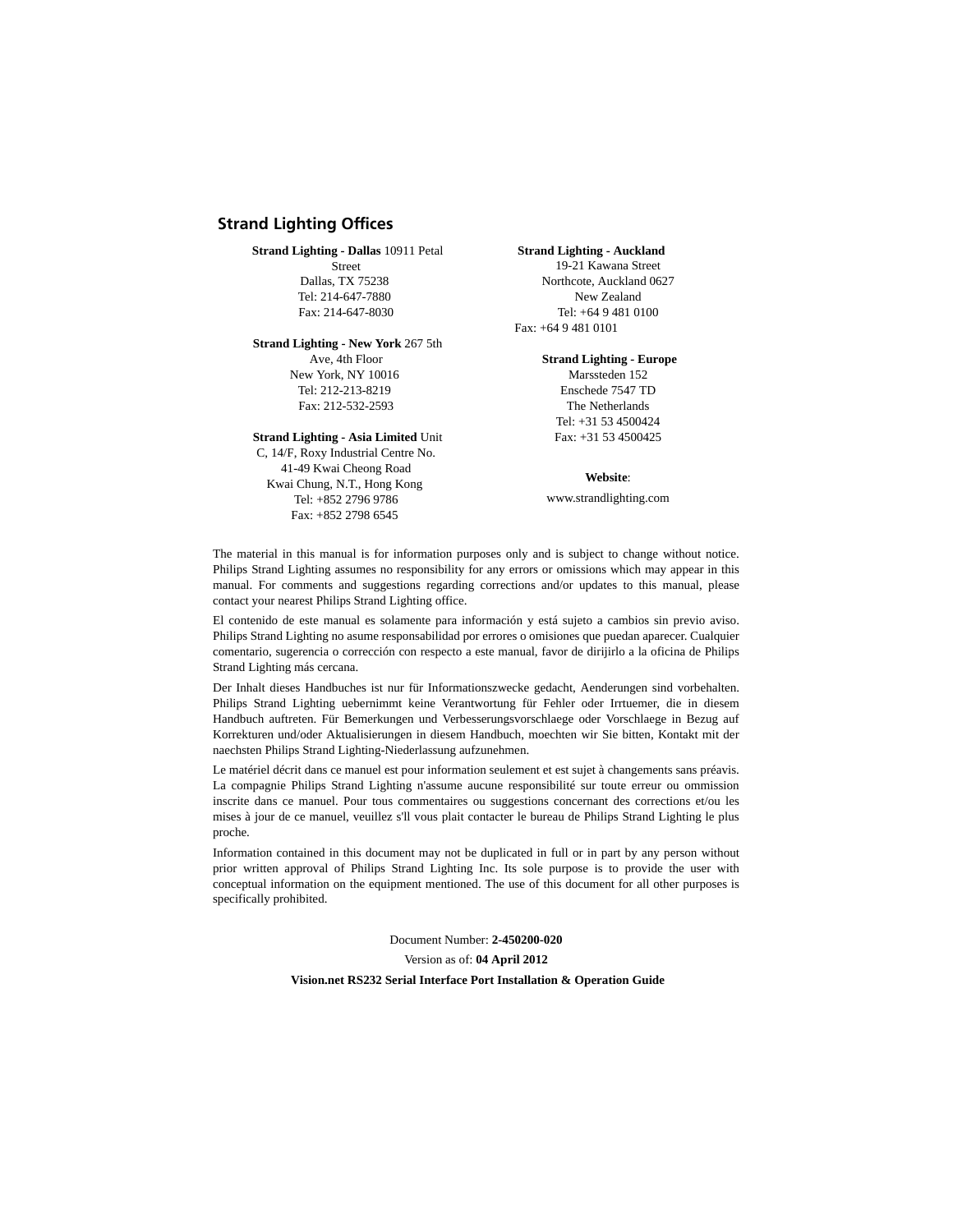## **Important Safeguards**

When using electrical equipment, basic safety precautions should always be followed including the following:



## a. **READ AND FOLLOW ALL SAFETY INSTRUCTIONS**.

- b. Do not use outdoors.
- c. Do not mount near gas or electric heaters.
- d. Equipment should be mounted in locations and at heights where it will not readily be subjected to tampering by unauthorized personnel.
- e. The use of accessory equipment not recommended by the manufacturer may cause an unsafe condition.
- f. Do not use this equipment for other than intended use.
- g. Refer service to qualified personnel.

### **SAVE THESE INSTRUCTIONS**.

**WARNING:** You must have access to a main circuit breaker or other power disconnect device before installing any wiring. Be sure that power is disconnected by removing fuses or turning the main circuit breaker off before installation. Installing the device with power on may expose you to dangerous voltage and damage the device. A qualified electrician must perform this installation.

**WARNING:** Refer to National Electrical Code® and local codes for cable specifications. Failure to use proper cable can result in damage to equipment or danger to persons.

**CAUTION:** Wire openings MUST have fittings or lining to protect wires/cables from damage. Use 90° C copper wire only!

# **TABLE OF CONTENTS**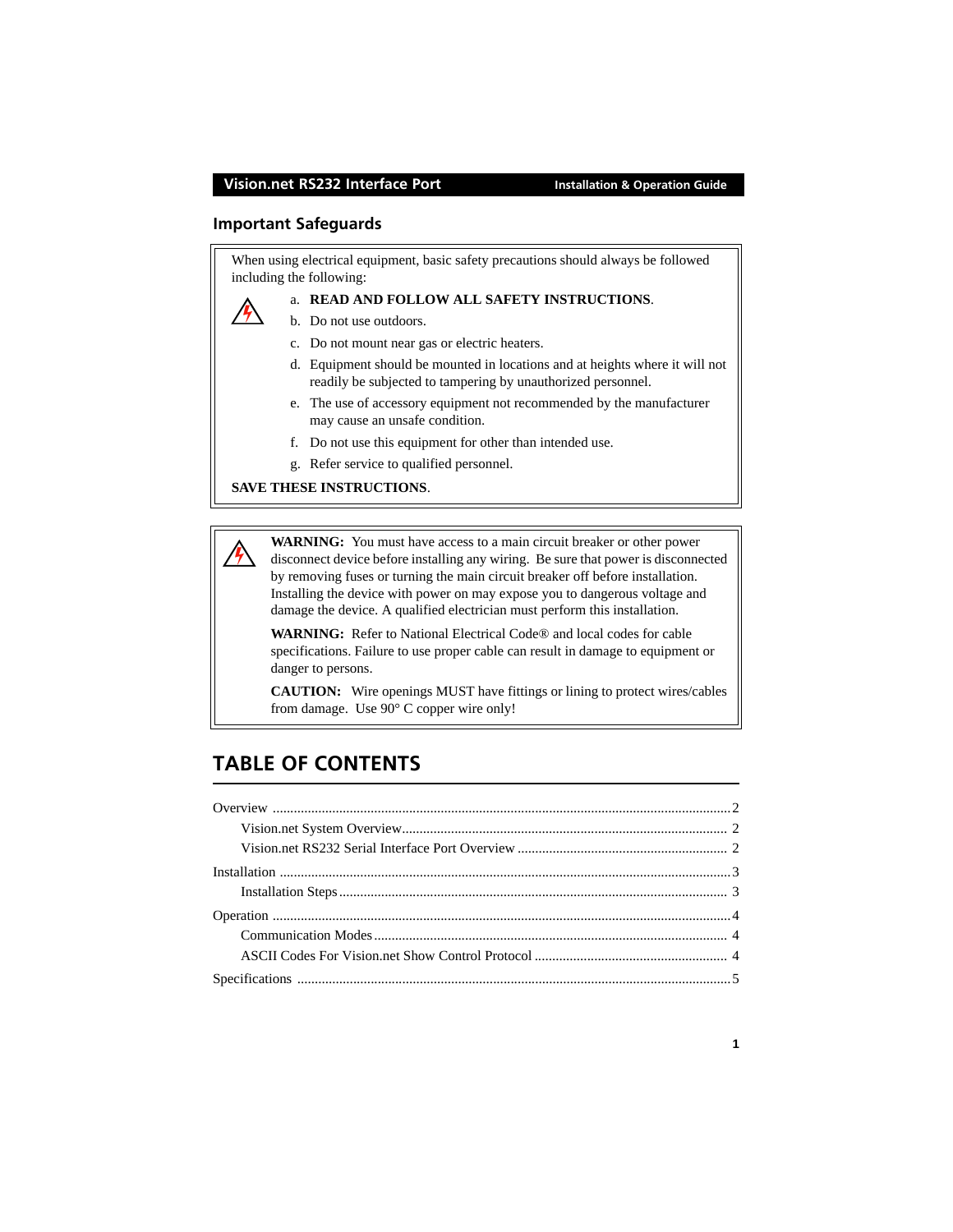# <span id="page-3-0"></span>**OVERVIEW**

## <span id="page-3-1"></span>**Vision.net System Overview**

The Vision.net System is designed to control architectural lighting by distributing both power and intelligence. The system provides processing power and control at each respective Push button, Fader or Touch Screen Station, eliminating the need for a central processor. Fader Stations provide individual control for up to 15 channels, 8 scenes plus "Off," all with adjustable fade times. By combining Vision.net Fader Stations, Vision.net Preset Stations and Vision.net Touch Screens, the system provides remote access to scenes, Master Raise/Lower control, Multi-room partition control, or Master Station Lockout.

Vision.net Stations are compatible with Strand Lighting A21, R21, C21 and EC21 Dimming Cabinets.

Vision.net products are controlled by the Vision.net System protocol. All Vision.net control devices must be connected to the Vision.net system and given a unique ID (or address) in order to interact properly. The ID identifies the device on the network and allows the device to avoid network collisions when transmitting data.

## <span id="page-3-2"></span>**Vision.net RS232 Serial Interface Port Overview**

The Vision.net RS232 Serial Interface Port (Strand Part No: 63035) allows integration with the Vision.net Network using standard RS232 communication. The RS232 Interface has the ability to receive and transmit data in two modes: Vision.net Protocol (binary) and Show Control Protocol (standard ASCII). The unit will sense the incoming protocol and automatically switch to the proper mode.

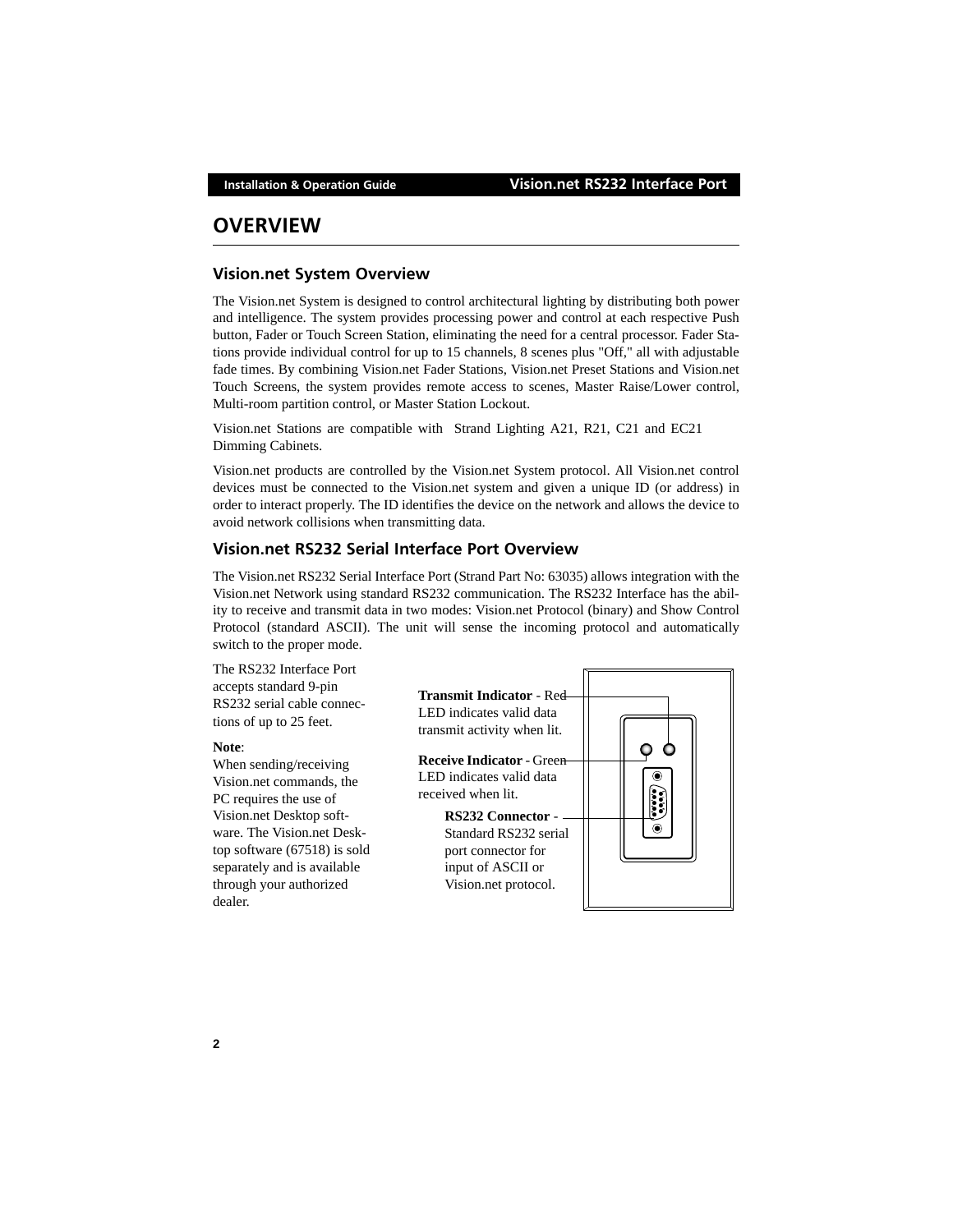# <span id="page-4-0"></span>**INSTALLATION**

The Vision.net Network consists of a single CAT5e cable connecting all modules in a daisy chain manner. All units connect to the network using a 9-pin plug-in connector (included).

## <span id="page-4-1"></span>**Installation Steps**

- Step 1. Unpack unit and inspect for any signs of shipping damage. Ensure that two mounting screws are included.
- Step 2. Connect Vision.net Network Cable to 9-pin connector at back of RS232 Interface Port.



| Pin            | Signal            |
|----------------|-------------------|
| 1              | $WH/OR (+ Data)$  |
| $\overline{c}$ | OR (- Data)       |
| 3              | <b>SHIELD</b>     |
| 4              | $WH/GN (+ Volts)$ |
| $\overline{5}$ | GN (Ground)       |
| 6              | $WH/BL$ (+ Volts) |
| 7              | BL (Ground)       |
| 8              | $WH/BR$ (+ Volts) |
| Q              | BR (Ground)       |

Step 3. Insert RS232 Interface Port into standard deep rough-in box (not included). Secure with two supplied mounting screws.

Step 4. Snap faceplate into place.

A standard Windows-compatible computer can be connected to the Vision.net Network using the RS232 Interface Port. The port accepts a standard one-to-one 9-pin serial cable up to 25 feet in length.

| <b>RS232 Interface Port</b> | <b>PC Computer</b> |
|-----------------------------|--------------------|
| Pin $1(NU)$                 | Pin $1(NU)$        |
| Pin $2(TX)$                 | Pin 2 (RD)         |
| Pin $3(RX)$                 | Pin $3(TD)$        |
| Pin 4 (NU)                  | Pin 4 (NU)         |
| Pin $5$ (GND)               | Pin $5$ (GND)      |
| Pin $6(NU)$                 | Pin $6(NU)$        |
| Pin 7 (CTS)                 | Pin 7 (RTS)        |
| Pin 8 (RTS)                 | Pin 8 (CTS)        |
| Pin 9 (NU)                  | Pin 9 (NU)         |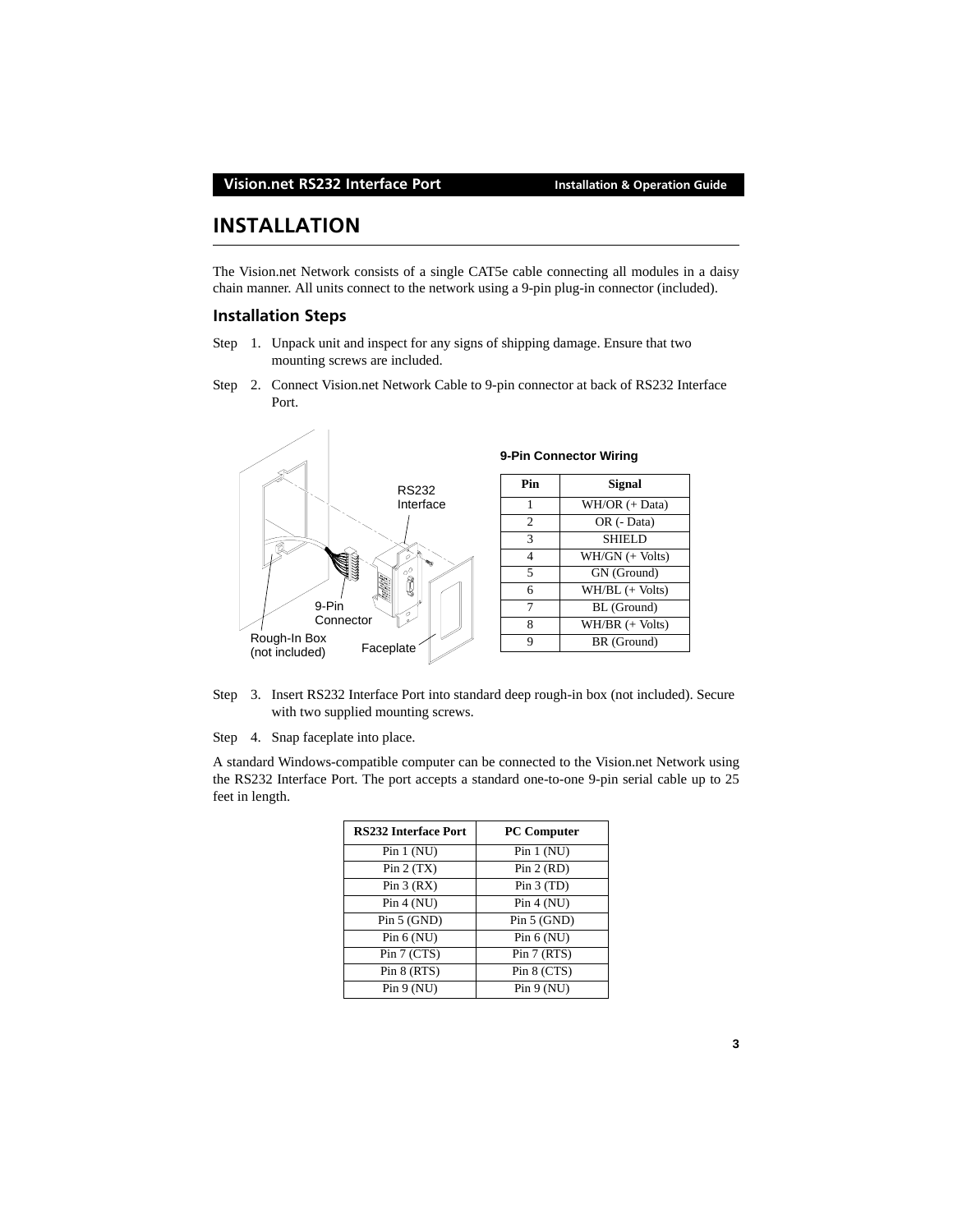# <span id="page-5-0"></span>**OPERATION**

# <span id="page-5-1"></span>**Communication Modes**

The Vision.net RS232 Serial Interface Port operates in one of two modes: Vision.net (binary) or Show Control (ASCII).

| <b>Vision.net Mode</b> | <b>Show Control Mode</b> |  |
|------------------------|--------------------------|--|
| 8 Bit                  | 8 Bit                    |  |
| 1 Stop Bit             | 1 Stop Bit               |  |
| 19200 Baud             | 9600 Baud                |  |
| Protocol: Binary       | Protocol: ASCII          |  |

The unit will sense the incoming protocol and automatically switch to the proper mode. Note that it may take several messages from either the third-party system or the Vision.net Designer PC before the RS232 Interface switches modes.

# <span id="page-5-2"></span>**ASCII Codes For Vision.net Show Control Protocol**

| <b>Vision.net</b><br><b>Command</b>    | <b>RS232</b><br><b>Protocol</b>    | <b>Vision.net</b><br><b>Command</b> | <b>RS232</b><br><b>Protocol</b>                  |
|----------------------------------------|------------------------------------|-------------------------------------|--------------------------------------------------|
| <b>Start Preset</b>                    | $SP$ rrr pp tt $<$ cr $>$          | Record Blind                        | RB rrr pp ggg lll  lll <cr></cr>                 |
| Toggle Down                            | TD $rrr$ ccc $\langle cr \rangle$  | Lock Button                         | LB idd $n < c r >$                               |
| Toggle Up                              | $TU$ rrr $cccc < c$                | <b>Unlock Button</b>                | UB idd $n < c r >$                               |
| Learn Preset                           | LP $rrr$ pp $\langle cr \rangle$   | Smart On                            | SN idd $n < c$ r $>$                             |
| Slider Level                           | $SL$ rrr ccc $ll <$ r>             | Smart Off                           | $SF$ idd n <cr></cr>                             |
| Learn Submaster                        | LS $rrr$ ss $\langle cr \rangle$   |                                     | Define Room Link DR x fff $rr$ $rr < c$ r        |
| Manual                                 | MN $rrr$ ggg $III \dots III < cr$  | Submaster Level                     | $SB$ rrr ss lll $\langle cr \rangle$             |
| <b>Expander Group</b>                  | $EG$ rrr ee $\ll$ cr $>$           |                                     | Take Control (sub) TC rrr ggg III  III <cr></cr> |
|                                        | EG rrr ee ff $III \dots III < c$ r | Set Channel                         | $SC$ rrr ccc III rr <cr></cr>                    |
| <b>Start Raise</b>                     | RA rrr qqq $\langle cr \rangle$    | Set Mode                            | SM mm <cr></cr>                                  |
| <b>Start Lower</b>                     | LW rrr $qqq < cr$                  | Send Mimic                          | MC idd n $a < c r >$                             |
| Stop Raise/Lower ST rrr qqq <cr>*</cr> |                                    | <b>Console Button</b>               | $CB$ idd n a $<r>$                               |
|                                        |                                    | Console LED                         | CL idd n a $<$                                   |

\* Sending a second <cr> after a RA or LW command will automatically send the proper ST command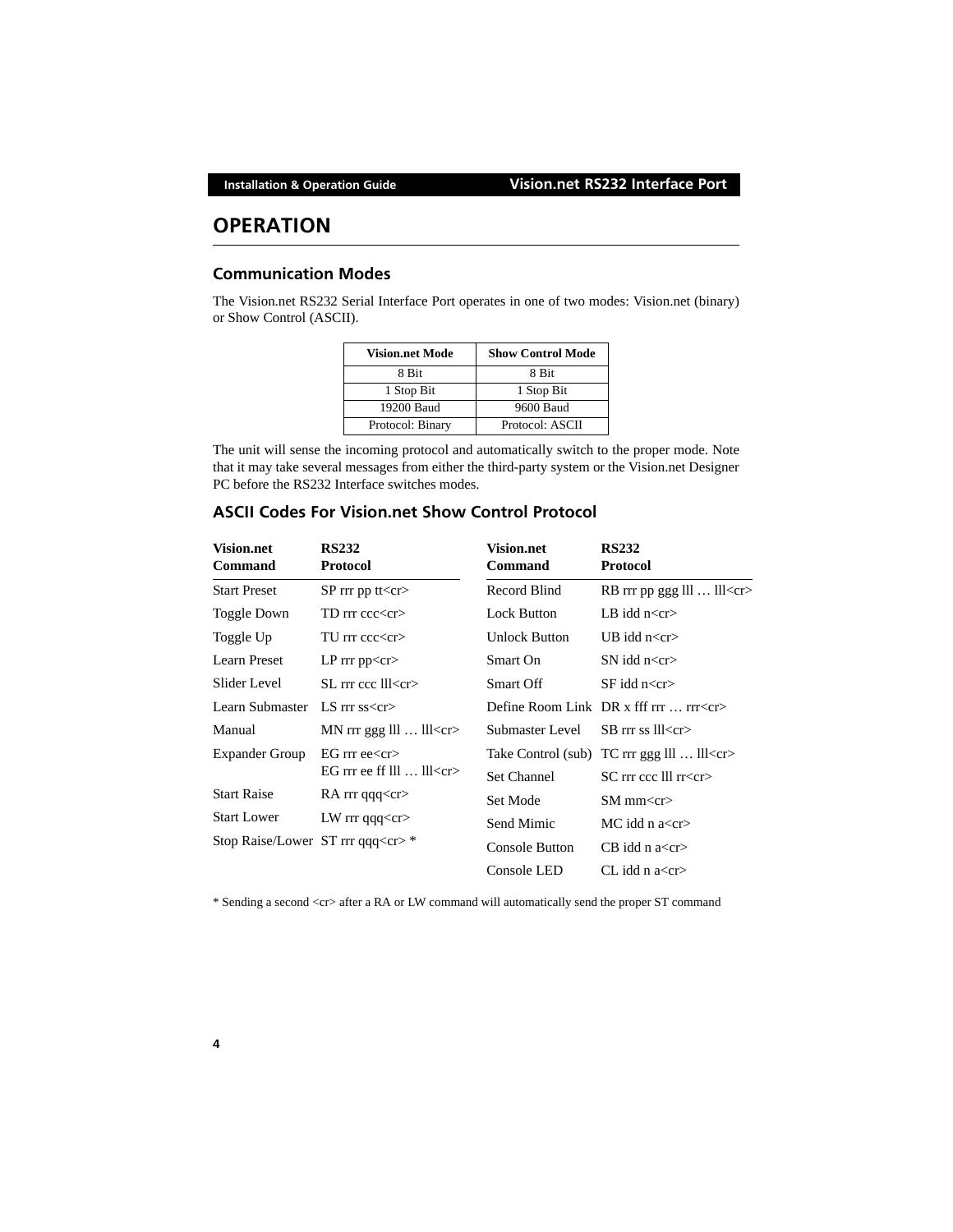## **Vision.net RS232 Interface Port Installation & Operation Guide**

### **where:**

- rrr Room (1 255) qqq Coded Channel
- pp Preset  $(1 32)$   $[0 = off]$  (0: Reserved
- 
- 
- 
- 
- 
- ee Expander Group  $(0 15)$  mm Mode  $(0 = All$  modes)
- ff Index of First Channel  $(1 127)$  fff First Room  $(1-255)$
- n Button/LED (1-255)
- tt Rate Index 1 127: Channels 1 to 127 ccc Channel ( 1-127) 128: All Channels in room lll Level (0 - 255) 129 - 255: Channel in Preset: 1 - 126 ss Submaster Index (1 - 16) 255 current preset channels) ggg Grand Master Level  $(0 - 255)$  x  $0 =$  Clear All Links,  $1 =$  Do not clear
- a Action (0/1= Off/On or Button Up/Down for Send Mimic Command) (0/1= Button Down/Up for Console Button Command) (0/1= LED Off/On for Console Button Command)

# **SPECIFICATIONS**

## **Electrical:**

- Input Power:  $+18-26$  VDC (powered from Vision.net network)
- Current: 20mA
- Temperature
	- Storage: -25° to 85° C
	- Operating: 0° to 40° C
	- Relative Humidity: 30-90% (non-condensing)

### **Communications:**

- Vision.net Protocol (binary)
- ASCII

## **Mechanical:**